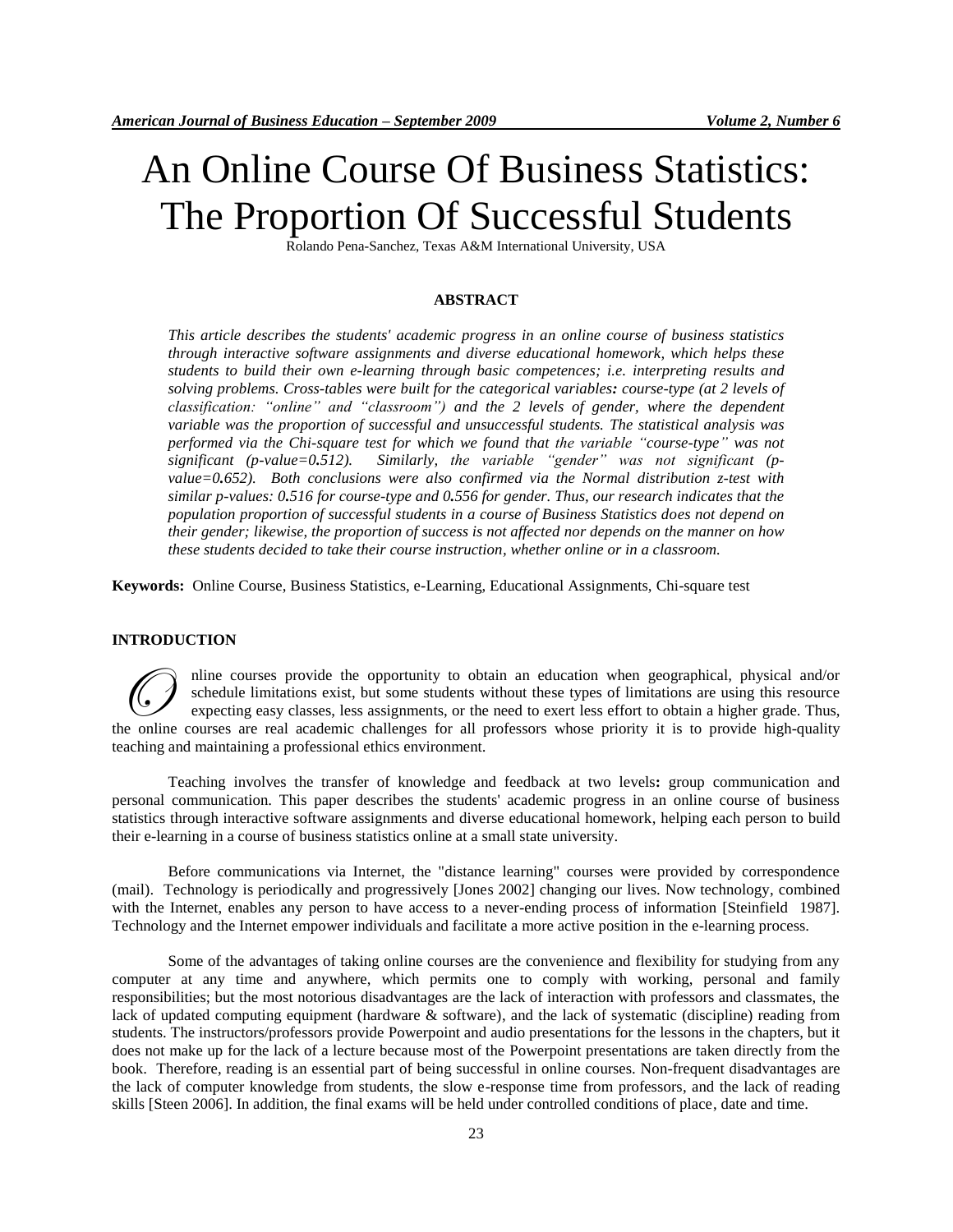# **INTERCTIVE SOFTWARE ASSIGNMENTS**

The major objective of an interactive software of Business Statistics is to provide students with an understanding of how to interpret results, and how to solve problems (*basic competences*) as applied to business scenarios. Topical coverage includes descriptive statistics, probability theory, random variables, probability distributions, the normal distribution, sampling methods, sampling distributions, hypothesis testing, simple linear regression and correlation analysis.

In general, the selected software runs in three modes**:** 1) Using the instruct mode, the users gain an understanding of the statistical technique or methodology. 2) Using the practice mode, the participants gain the mastery of the technique with hints and help available to assist his/her learning. 3) Using the certify mode, the users are required to obtain their certificates, indicating mastery of the topic without help or hints. At the end of a timeperiod of training, the users will be credited for each certificate earned. The total credit is equal to a specific percentage with each certificate carrying equal weight.

#### **e-LEARNING AND TECHNOLOGY**

*Technology has always been the changing force for mankind* [Close 2000]. e-Learning looks like every other "e" construct or concept (i.e. e-Commerce, e-Buy). The term "e" of e-Leaning means "electronic" and the span of electronics in the term e-Learning can include Internet and several other electronic media technologies. Of course, in this world of global communications, other factors affecting the e-Learning activity are the teaching styles/techniques, as well as the social environment (see Figure 1).

Cisco Systems is one of the largest corporations of e-Learning users (technical participants) that explains its compromise with e-Learning components as "Components can include content delivery in multiple formats, management of the learning experience, and a networked community of learners, content developers and experts. e-Learning provides faster learning at reduced costs, increased access to learning, and clear accountability for all participants in the learning process. In today's fast-paced culture, organizations that implement e-Learning provide their work force with the ability to turn into an advantage" [Kirschner, 2001].

In this context, the differences between e-Learning and online-learning should be noted; i.e. e-Learning represents the whole category of technology-based learning, while online-learning is synonymous with web-based learning. In order to be more precise, online-learning is in fact a component of e-Learning. Thus, we can sketch a definition of e-Learning as a delivery process of knowledge through different electronic media technologies, including internet [Pena-Sanchez, 2005], intranet, extranet, satellite broadcast, audio/video tape, interactive TV, CD ROM, etc.



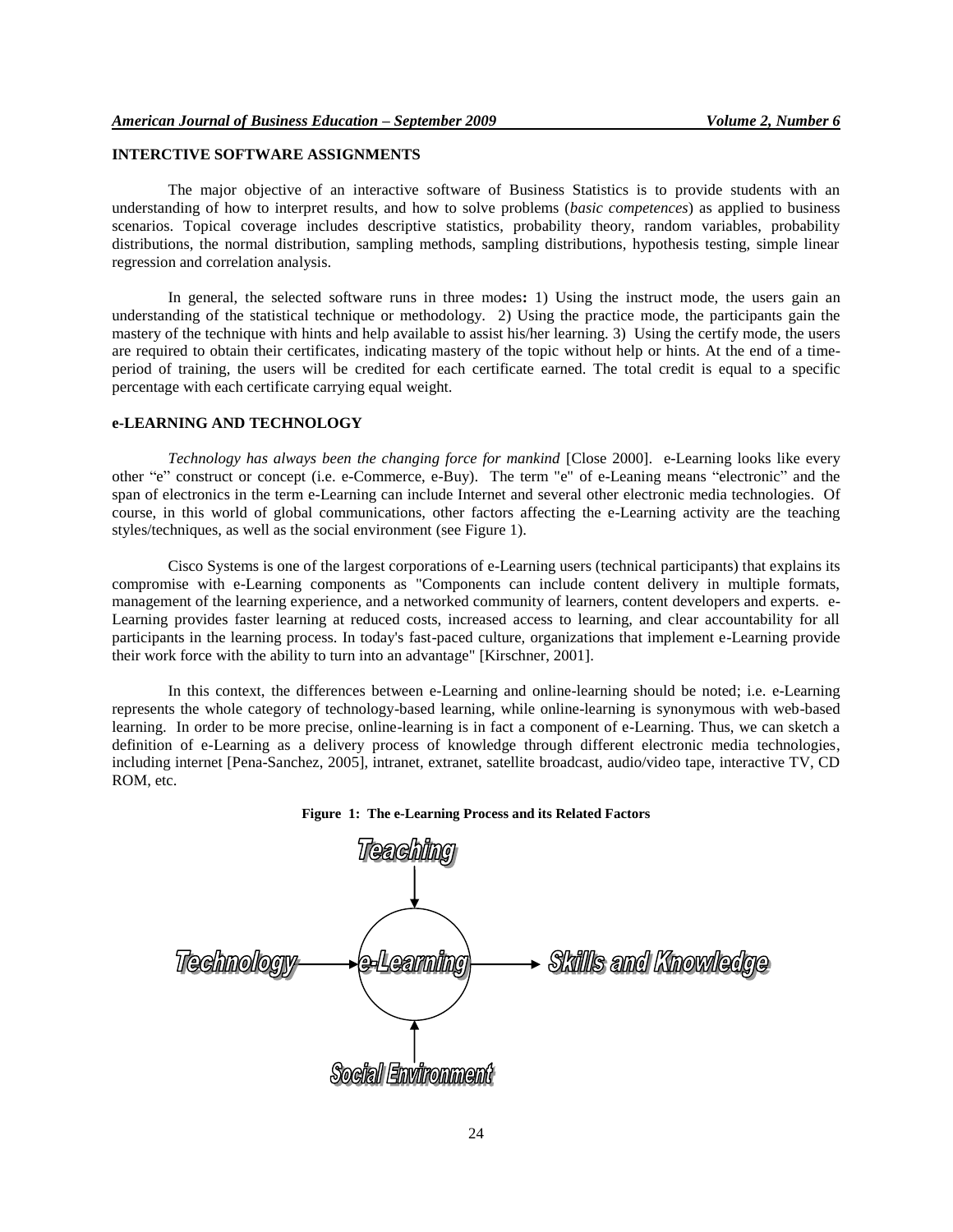# *American Journal of Business Education – September 2009 Volume 2, Number 6*

e-Learning helps us increase access to training and ensure that it is immediately relevant and cost-effective. Some advantages of online-learning include: Anywhere, Anytime, Anyone, e-Learning is available 24 hours a day, around the world. Organizations can distribute training and relevant information [Glauser 1984] to multiple locations easily and conveniently, allowing employees to access training at their convenience [Pena-Sanchez, 2007].

Since geographical and time barriers are virtually removed, e-Learning is no longer limited to a few people who can travel to a seminar or conference. e-Learning can occur throughout organizations and e-collaborative [Kock 2005] individuals, accelerating the transfer of knowledge and transforming learning from an isolated example of qualified development into a powerful tool for managerial decisions.

### **RESEARCH HYPOTHESES**

The following hypothesis uses the proportion of students getting or exceeding passing final grades as the dependent variable.

First, we determine if any difference exists between the proportion of successful students taking online courses with respect to the proportion of successful students registered in a classic (classroom) courses. As the students receiving instruction in a classroom are more comfortable with the academic feedback and have more complex problems discussions, we would expect these student groups would have a higher proportion of success than for the groups of students without this practice in the classroom.

Dependent Variable: Proportion of students that got passing (D) or better (C, B or A) final grade.

Independent Variable: Course-type of Business Statistics (type 1: Online, type 2: Classic or Classroom)

Research Hypothesis  $H_{A1}$ : The population's proportion of students receiving classroom instruction that got passing or better final grades exceeds the proportion of students receiving online instruction.

 $H_{A1}: p_{\text{ classroom}} > p_{\text{online}}$ 

The corresponding null hypothesis is

H<sub>01</sub>:  $p_{\text{ classroom}} \leq p_{\text{online}}$ 

Next, we consider the impact of gender on business statistics' learning. As men tend to feel more comfortable with computers [Frankel 1990], we expect the online software usage for the proportion of males to be associated with passing, or better, final grades than females who are also in the same online-type courses.

Independent Variable: Student gender (male and female).

Research Hypothesis  $H_{A2}$ : The population's proportion of male students (with passing or better final grades) receiving instruction in an online courses exceeds the proportion of female students (with passing or better final grades) who were also registered in online courses:

 $H_{A2}:$   $p_{males}$  >  $p_{females}$ 

In this case, the corresponding null hypothesis is:

 $H_{02}$ :  $p_{\text{males}} \leq p_{\text{females}}$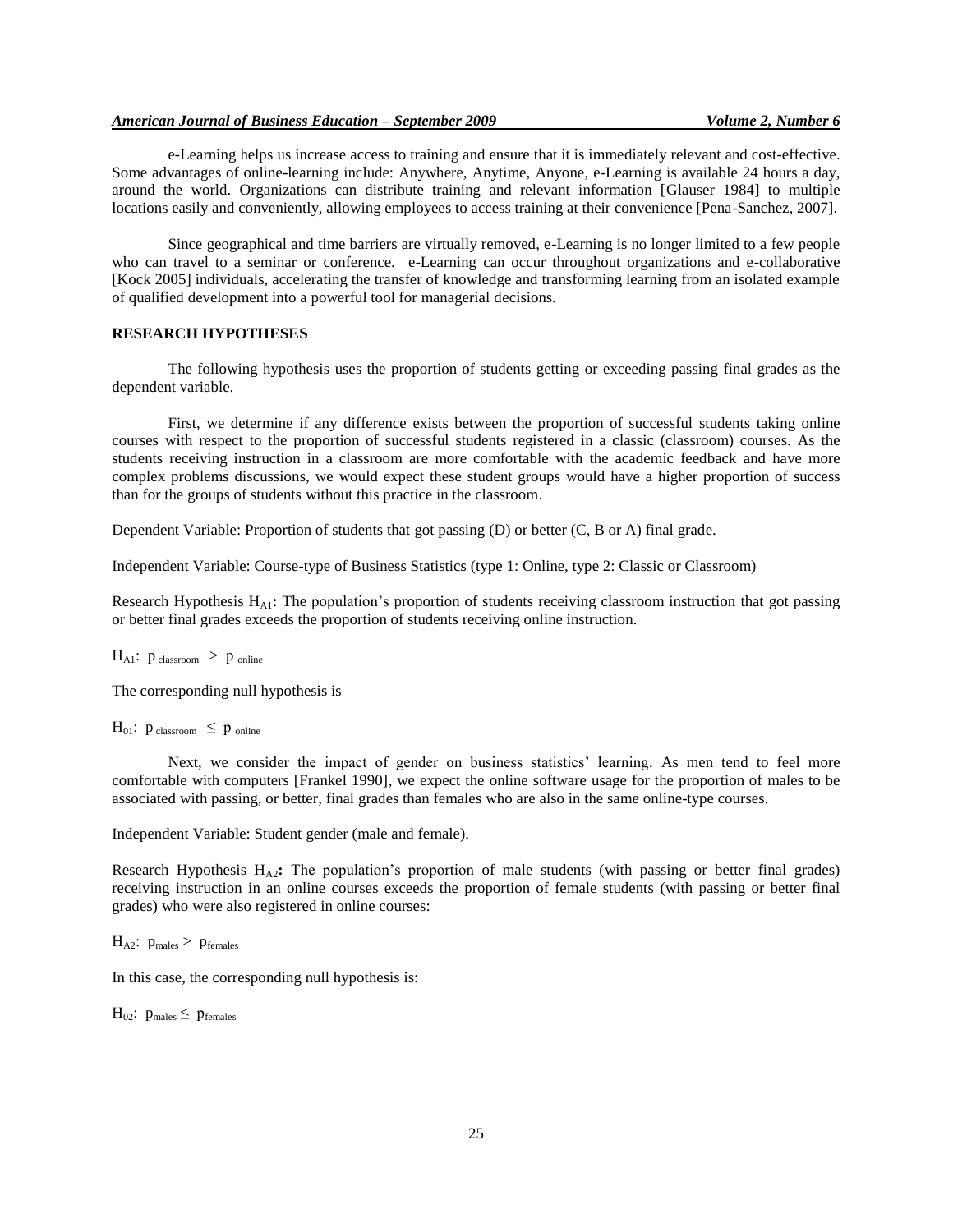# **DATA AND METHODOLOGY**

#### **Sampling**

A random sample of size  $n = 278$  students was used to test the previous hypotheses. The sample data corresponds to the students' final grades reported during the academic period from Spring-2004 to Spring-2008 at an American state university where we work. In order to eliminate a source of variation due to the factor instructors (professors); the total sample of students was under the same instructor supervision.

#### **Statistical Technique**

Given that the two independent variables are in categorical (nominal) scale, the appropriated statistical technique is a nonparametric method used in case of contingency (cross) tables. The analysis is performed via the Chi-square test.

#### **The Chi-square Test**

The observations of a random sample of size n are classified according to two criteria in an  $r \times c$  contingency table [Conover 1999].

Ho: The event "an observation is in row i" is independent of the event "that same observation is in column j" for all i and j; or  $P(\text{row } i \cap \text{column } j) = P(\text{row } i) \cdot P(\text{column } j)$ H<sub>A</sub>: P(row i ∩ column j)  $\neq$  P(row i) · P(column j)

The test statistic  $\chi^2$  (chi-square) is defined as

$$
\chi^{2} = \sum \sum \Box (\Box (O_{ij} \Box E_{ij})^{2}/E_{ij} , i=1,...,r ; j=1,...,c)
$$
\n(1)

Where,  $O_{ii}$  represents the observed frequency in cell (i,j); while the term  $E_{ii}$  represents the expected frequency in cell  $(i,j)$ , if  $H_0$  is really true.

$$
E_{ij} = R_i C_j / n \tag{2}
$$

 $R_i$  and  $C_i$  are the sum of observed frequencies in row i and column j respectively.

The statistic  $\chi^2$  is compared with quantiles from the Chi-

In terms of goodness-of-fit, the chi-square test [Conover 1999] compares the observed and expected frequencies in each category to test whether all categories contain the same proportion of values or if each category contains a researcher-specified proportion of values.

#### **STATISTICAL ANALYSIS**

Table 1 contains a cross-tabulation for the variables Grade status (at 2 levels: passing and not passing) and course type (also at 2 levels; i.e. level  $1$  – Online and level 2 - Classroom). The corresponding  $\chi^2$  test shows up in Table 2.

Similarly, Table 3 is a contingency table for the variable Grade status (at 2 levels**:** passing and not passing grade) combined with gender in the presence of just one level of the factor course type and only students who have been taking the online course. Its corresponding  $\chi^2$  test is given in Table 4.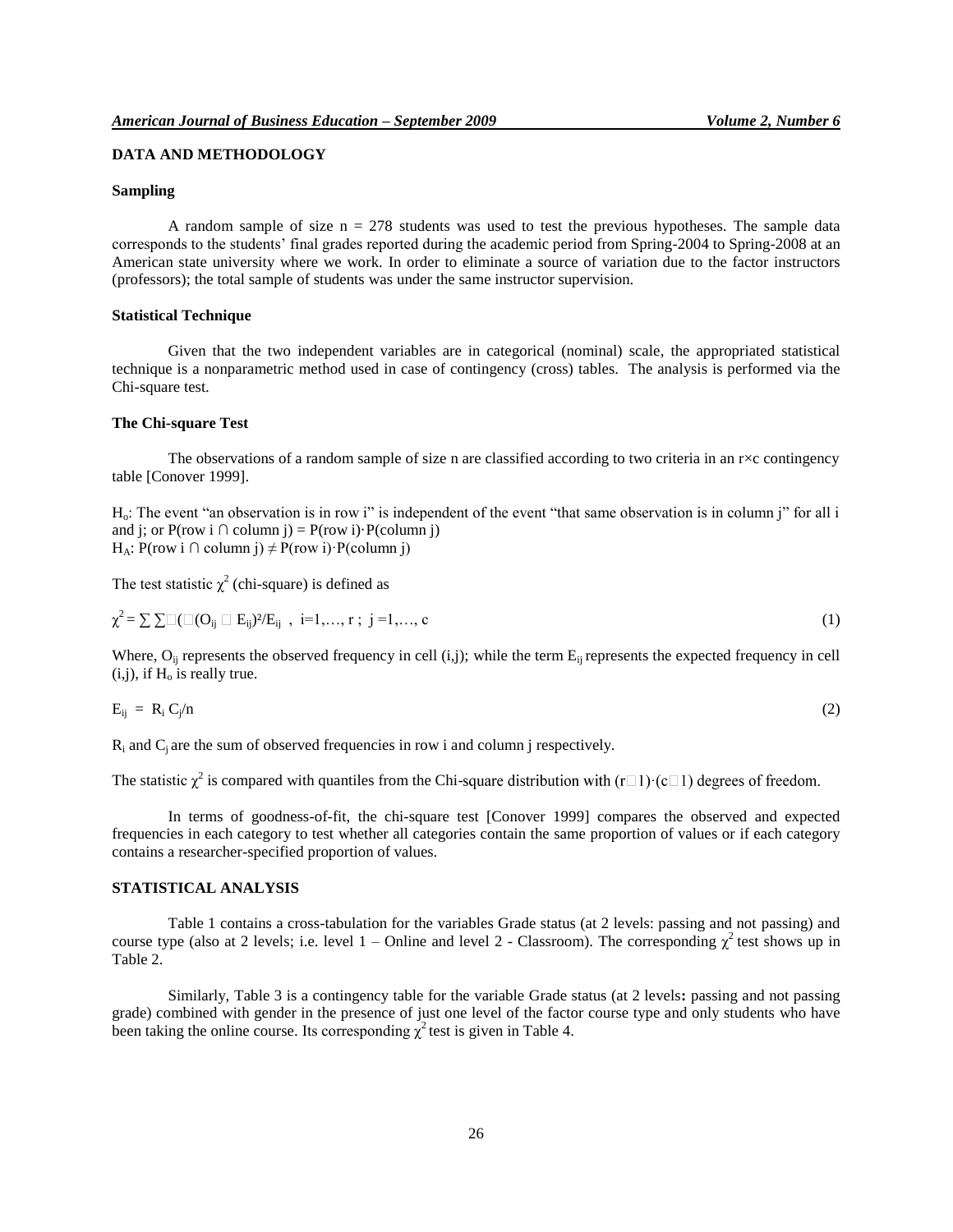|                                 | Count         |             | <b>Grade status</b>                         |              |
|---------------------------------|---------------|-------------|---------------------------------------------|--------------|
| <b>Course type</b><br>$(n=278)$ | $\frac{0}{0}$ | Not passing | Passing<br><i>(successful)</i><br>students) | <b>Total</b> |
|                                 | Count         | 17          | 62                                          | 79           |
| Online                          | %             | 21.5%       | 78.5%                                       | 100.0%       |
|                                 | Count         | 36          | 163                                         | 199          |
| Classroom                       | $\%$          | 18.1%       | 81.9%                                       | 100.0%       |
|                                 | Count         | 53          | 225                                         | 278          |
| Total                           | %             | 19.1%       | 80.9%                                       | 100.0%       |

# **Table 1: Cross-Tabulation for the Variables Grade Status and Course Type**

**Table 2:** Chi-Square to test  $H_{01}$ :  $p_{\text{Classroom}} \leq p_{\text{Online}}$ 

| Null Hypothesis: $H_{02}$ | $V$ alue | degrees of freedom | p-value |
|---------------------------|----------|--------------------|---------|
| Chi-Square statistic      | 0.431(b) |                    | 0.512   |
| Continuity Correction(a)  | 0.237    |                    | 0.626   |
| n of Valid Cases          | 278      |                    |         |

a Computed only for a 2x2 table

b 0 cells have expected count less than 5

#### **Table 3: Cross-Tabulation for the Variables Grade Status and Gender**

|                                                      |        | Count         | <b>Grade status</b> |                                     |              |
|------------------------------------------------------|--------|---------------|---------------------|-------------------------------------|--------------|
| Only students receiving<br>online instruction (n=79) |        | $\frac{0}{0}$ | Not passing         | Passing<br>(successful<br>students) | <b>Total</b> |
|                                                      |        | Count         | 9                   | 29                                  | 38           |
| Male<br>Student gender                               | $\%$   | 23.7%         | 76.3%               | 100.0%                              |              |
|                                                      |        | Count         | 8                   | 33                                  | 41           |
|                                                      | Female | %             | 19.5%               | 80.5%                               | 100.0%       |
|                                                      |        | Count         |                     | 62                                  | 79           |
| Total                                                |        | %             | 21.5%               | 78.5%                               | 100.0%       |

# **Table 4:** Chi-Square to test  $H_{02}$ :  $p_{male} \leq p_{female}$

| Null Hypothesis: $H_{02}$ | Value    | degrees of freedom | p-value |
|---------------------------|----------|--------------------|---------|
| Chi-Square statistic      | 0.203(b) |                    | 0.652   |
| Continuity Correction(a)  | 0.031    |                    | 0.860   |
| n of Valid Cases          | 79       |                    |         |

a Computed only for a 2x2 table

b 0 cells have expected count less than

#### **CONCLUSIONS**

Our conclusion, supported by a nonparametric statistical analysis through the Chi-square test, is that the population proportion of successful students (who received passing or better final grades) in a course of Business Statistics does not depend on how these students decided to take their course instruction; i.e. *online* or in a *classroom* (p-value=0.512 in Table 2). In other words, for the students who received passing or better grades, the proportion (78.5%) of students registered online does not differ significantly from the proportion (81.9%) of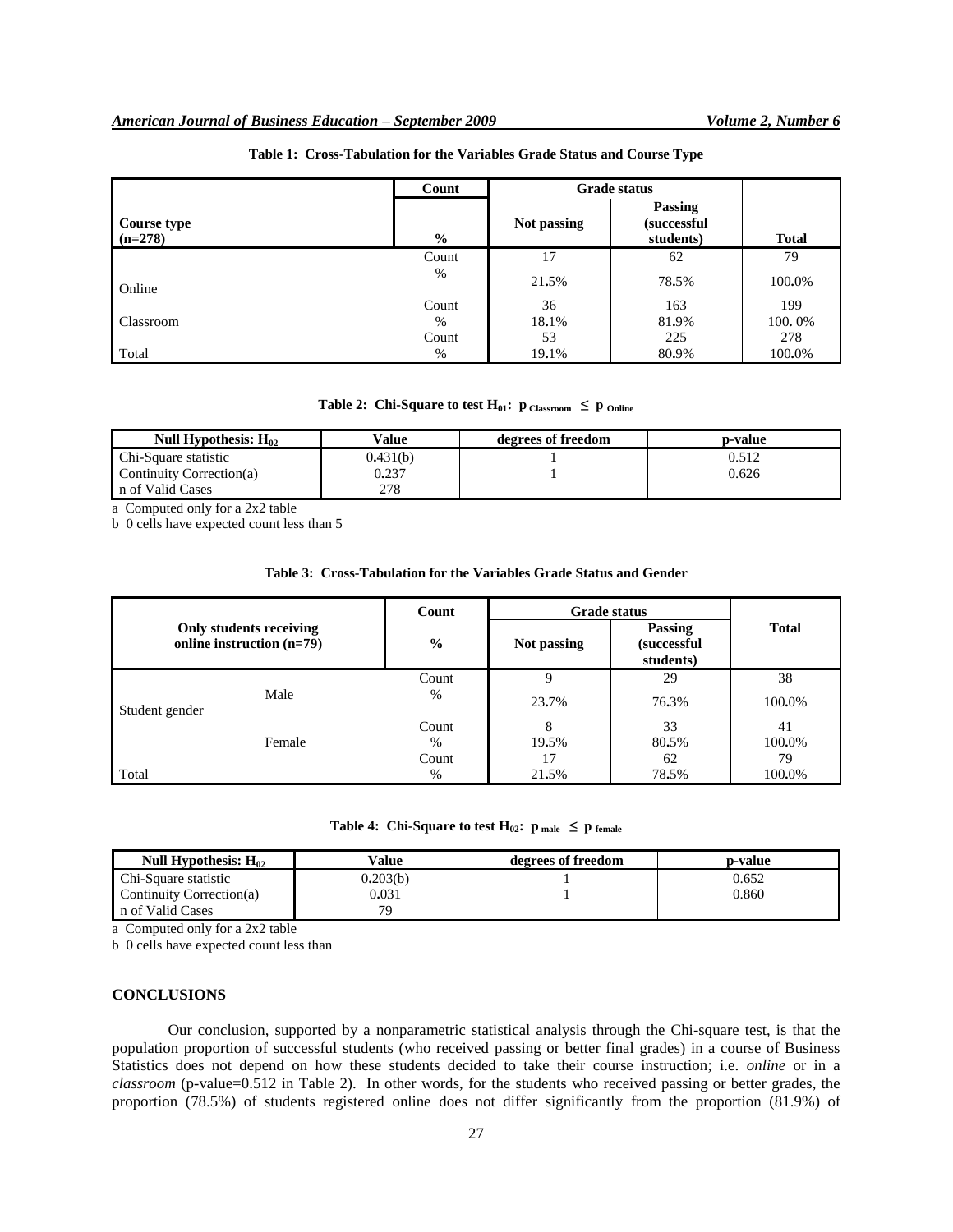students who received their instruction through a classic manner in a classroom. A confirmation of this conclusion was obtained via the z-test [Cooper 2008] for two proportions (z-test p-value=0.516), where  $p_1=62/79$  and  $p_2=163/199$ ; thus, the data does supports the research hypothesis  $H_{A1}$ . The majority of successful students have been reading and completing their business statistics assignments. A student's discipline, in combination with his/her basic foundation in mathematics, is the key to success in a course of business statistics, independently from the manner of how the student decided to take his course instruction; i.e. whether online or in a classroom.

From the information in Table 4, our conclusion is that we do not have sufficient evidence (p-value=0.652) to support the second research hypothesis (the data does not support  $H_{A2}$ ) of the gender effect on the students' academic performance, measured through their final grades, if they have been taking an online course, which means: the proportion of male and female students does not show a significant difference. That is, the proportion of students registered in an online course who received passing or better final grades does not depend on how these students were classified according to their gender. This conclusion was verified via the z-test [Cooper 2008] for two proportions (z-test p-value=0.556).

#### **RECOMMENDATIONS**

Given that "e-learning" can be viewed as a process in which the learners increase their skills and knowledge (see Figure 1), by experience, we can say that the lack of skills as a self-didactic is a critical factor for being a successful online student. Therefore, before initiating an online course, we recommend reinforcing such abilities as reading, reduction and/or elimination of distractions, optimal time-planning to meet the academic prerequisite, etc.

Statistics courses are difficult because they contain formulas that are difficult to understand and require the instructor to explain their interpretations and applications during the lectures versus reading from the textbook. If a statistics course must be taken online due to geographical limitations, work restrictions and/or scheduling conflicts, we recommend that the student be prepared to do a systematical activity of reading and studying several hours per week for such online course.

#### **DIRECTIONS FOR FURTHER RESEARCH**

These findings should influence both administrators and educators about their choice of software and/or technology to support academic learning [Hilton 1999]. As educators, we all should seek the most effective and efficient tool for basic academic competences, as well as for e-collaborative tasks [McEntee 1997].

It is hoped that this paper will foster more research into the relationships between software diversity, ecommunication [Clyde 1999], and academic tasks for e-Learning purposes so that more effective and efficient decisions will occur, both in universities and organizations [Sitkin 1992].

As a reference to the importance of e-communication, second-by-second, the number of organizations making use of e-mail is shown as expanding in a geometrical form. According to a study, the following results were evaluated**:**

| Year | Number of e-mails being sent   |
|------|--------------------------------|
| 1995 | 101 billion e-mails were sent  |
| 2000 | 2.6 trillion e-mails were sent |

(Source: http://www.mybestdocs.com/mitchell-l-email-v5.htm) [Mitchell 2002])

This is an increase of almost 26 fold over a five year period.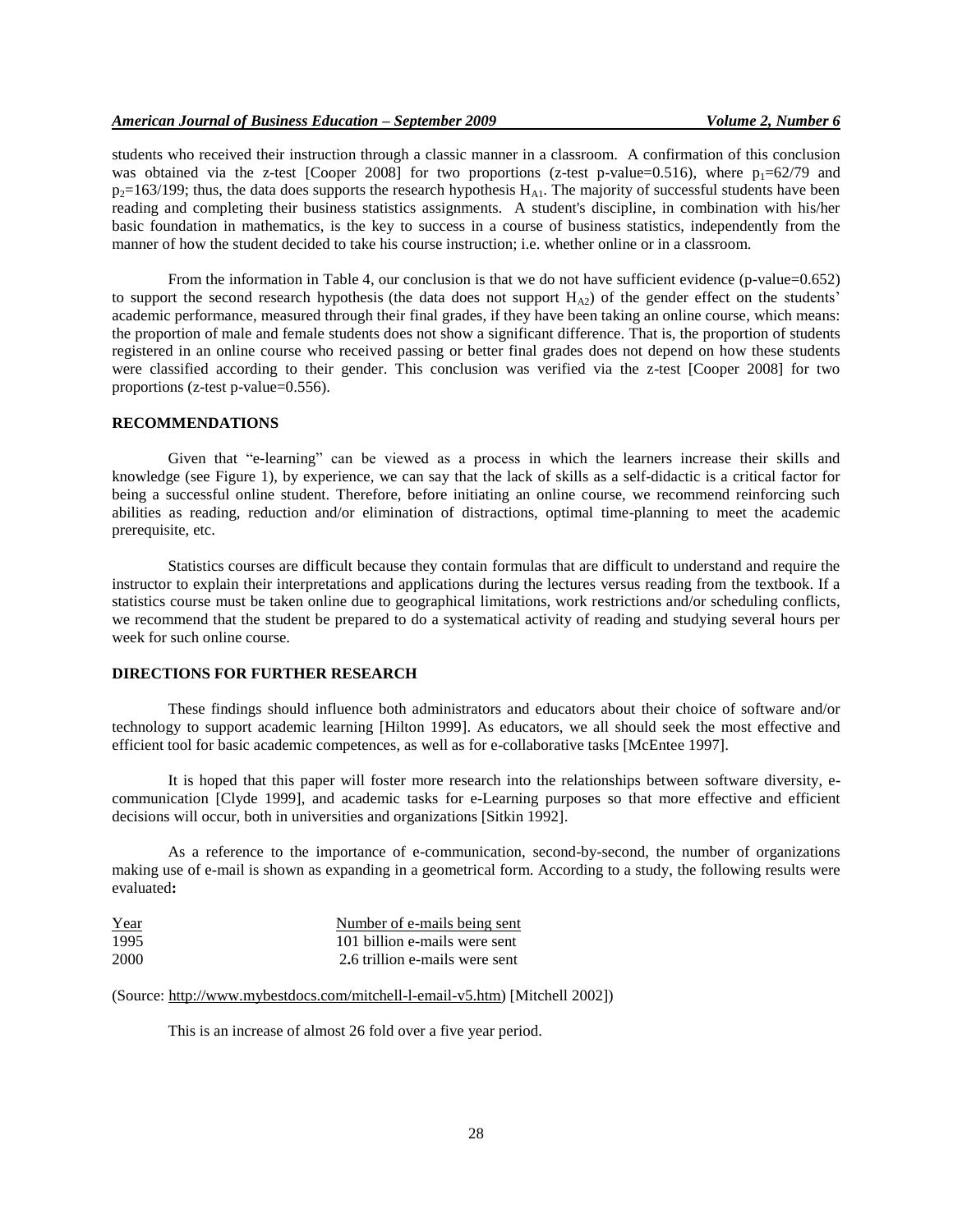# **AUTHOR INFORMATION**

**Rolando Pena-Sanchez** is an Associate Professor of Decision Sciences in the Division of International Business and Technology Studies at Texas A&M International University. He received his Ph.D. from Rice University, USA in 1990. His research interests include: Multivariate and nonparametric statistical methods applied to business administration and environmental risk management. His more recent research has appeared in the College Teaching Methods & Styles Journal, the International Journal of Innovation and Learning, the Journal of Border Educational Research, the Journal of Competitiveness Review, as well as in the International Business and Economics Research Journal.

# **REFERENCES**

- 1. Close, R. C., Humphrys, R. and Ruttenbur, B. W. (March 2000) "e-Learning and Knowledge Technology". *SunTrust Equitable Securities report*
- 2. Clyde, Anne. "The Traveler's Guide to E-Mail Access," *Teacher Librarian*. Oct 1999. 27(1), 64-66
- 3. Conover, W. J. (1999). *Practical Nonparametric Statistics*, 3 Ed. John Wiley & Sons.
- 4. Cooper, D.R. & Schindler, P. S. (2008). *Business Research Methods,* 10 Ed. McGraw-Hill.
- 5. Frankel, K. (1990). "Women and Computing" Communications of the ACM. 33(11), 34-45.
- 6. Glauser, M. (1984). "Upward information flow in organizations: review and conceptual analysis," *Human Relations*. 37(1), 613-643.
- 7. Hilton, Thomas S.E. "A model for internet-enhanced education systems derived from history and experiment". *Journal of Computer information systems*. 39(3). Spring 1999.
- 8. Jones, S. and Madden M. (2002)"The Internet Goes to College: How Students are Living in the Future with Today's Technology". Pew Internet & American Life Project. Retrieved November 29, 2003 from http://www.pewinternet.org/pdfs/PIP\_College\_ Report.pdf
- 9. Kock, N. and Hantula, D. (2005)"Do we have e-collaboration genes?" *Intl. Journal of e-Collaboration*. Editorial Essay. 1(2), 1-5.
- 10. Kirschner, Paul A., and Paasa, Fred. (2001) "Web-enhanced higher education: a tower of Babel"; *Journal of Computers in Human Behavior*. (17), 347-353. Issue 4, July 2001. Retrieved May 31, 2008
- 11. McEntee, E. and Pena-Sanchez, R. "The Learning Process of Cooperation by Reciprocity". Proceedings of the 15th Studies experiences exchange meeting upon education. Third Congress of Academic Quality. ITESM, Vol.1, 1997, pp.184 -188.
- 12. Mitchell, L. (2002) "Email: Elephant traps and how to avoid them". Research presented at the 2002 training event for archivists and records managers. Retrieved November 29, 2003 from http://www.mybestdocs.com/mitchell-l-email-v5.htm.
- 13. Pena-Sanchez, R. & Hicks, R. C. (2007) "Students and Faculty Perceptions of Communications Channels: A Comparison of Survey Results". *College Teaching Methods & Styles Journal*. Vol. 3, Num. 3; pp 25-40
- 14. Pena-Sanchez, R. and Hicks, R. C. (2005). "Students' Communications Media Usage for Competitive Academic Tasks Outside the Classroom Environment". *Competition Forum. American Society for Competitiveness*. Vol. 3, Number 2, pp 357-373.
- 15. Sitkin, S. B., Sutcliffe, K. M. & Barsios-Choplin, J. R. (1992). "A dual-capacity model of communications media choice in organizations," *Human Communication Research*. 18(1), 563-598.
- 16. Steen, G. and Seevers R. L. "Does Reading a Book About Culture Increase Reading Frequency and Duration?". *The Journal of Border Educational Research*. Volume 5-Fall 2006, pp 121-128.
- 17. Steinfield, C. W., Jin, B., & Ku, L. L. (1987) "A preliminary test of a social information processing model of media use in organizations". Proceedings of the International Communications Association, Montreal, Canada.